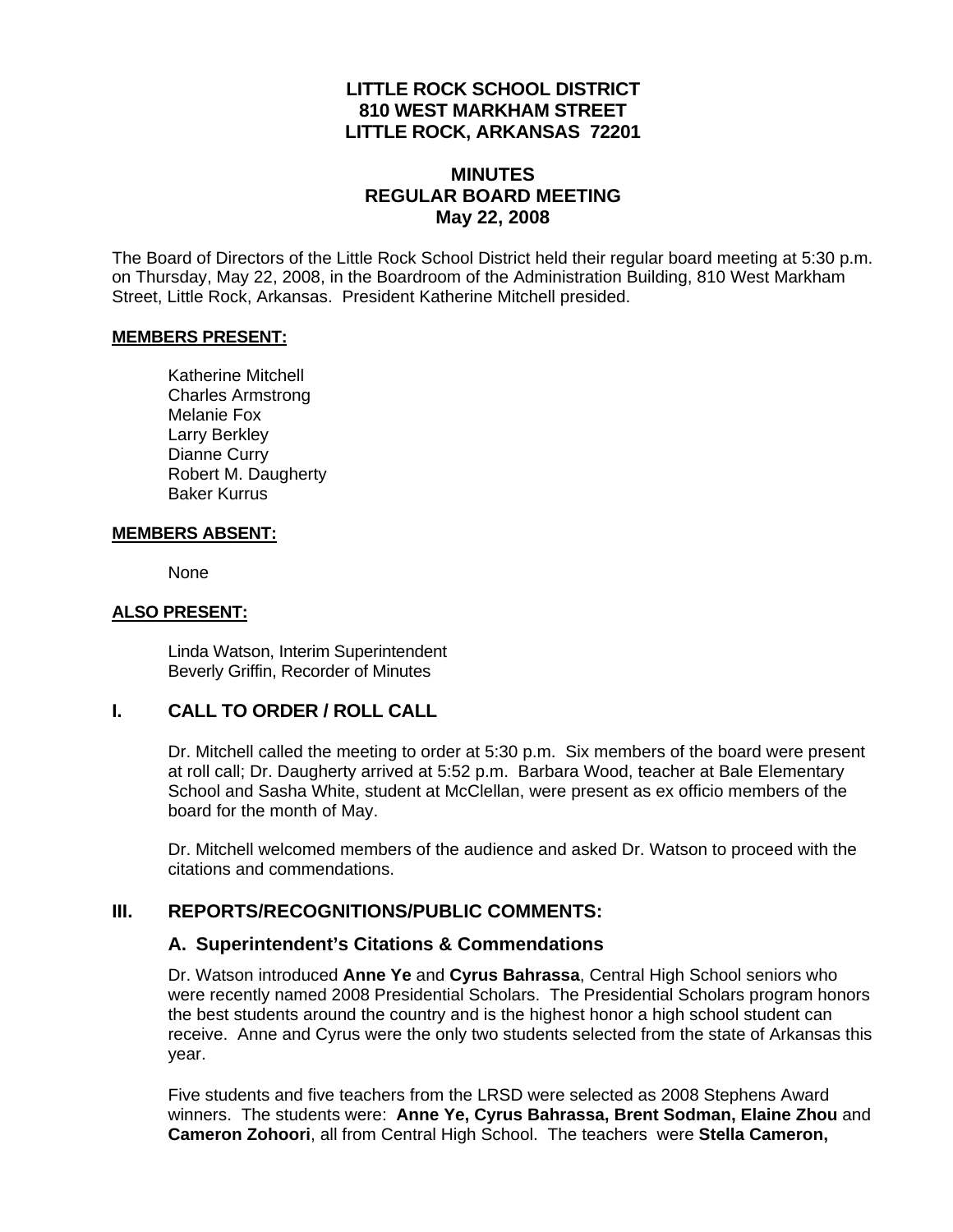**Kathleen Holladay,** and **Stacey McAdoo** from Central High School; **Alan Sharlow** from McClellan Magnet High School; and **Emily Matson Lewis** from Parkview Magnet High School.

The **Central High School Fed Challenge** team won the national championship for the second year, competing against eleven other regional winners in Washington, DC. They presented an analysis of the current state of the national economy and a monetary policy recommendation for the Federal Open Market Committee. The participants were: **Aaron Campbell, Jack DeLoach, Hilary Ledwell, Brent Sodman**, **Farhan Syed,** and **Cameron Zohoori.** Teacher **George West** is the team's advisor.

**Marilyn Johnson,** science specialist at Washington Magnet Elementary School, was named Little Rock School District Educational Service Cooperative Mentor of the Year for her work with a novice teacher, Patricia Goodman. As Mentor of the Year, Marilyn will receive expenses towards travel, registration and lodging to a two-day mentoring conference this fall.

**Parkview Magnet High School "Green Matter" project students** and their sponsor, **Dr. Dexter Booth,** were recognized for retrofitting a school bus, to run on biodiesel fuel. The bus was parked in front of the Administration Building during the meeting and the students were available to discuss their project with visitors. The students raised all the funds necessary to purchase the used bus and materials for the conversion. The students were: **Kundan Das**, President of the Chemistry Club, and participating students **Patrick Dinkins, Zain Fanek, Drew Gibson, Esther Im, Bukola Odeniyi**, **Dolapo Odeniyi**, **Yvette Wanchia,** and **Waltin Zomaya**.

**Mr. Charles Stewart,** vice president of Regions Bank, was recognized for the bank's recent donation of items for use by the district's athletic department. The donation was valued in excess of \$1,000 and included miniature footballs and rain ponchos.

**Sasha White**, student from McClellan High School, and **Barbara Wood,** teacher from Bale Elementary School, served as ex officio representatives for the month of May.

### **B. Remarks from Citizens**

Cornelius Roberts thanked the board for their service to the district and the community. He stated his personal belief that our students need to be challenged, and that if they are they will strive to achieve. He stated that students needed to be motivated to do more than merely sit in a classroom and that all students should be taught the same curriculum. He asked the board to consider providing truancy officers to reduce the number of student absences and to enforce handbook policies on attendance.

# **C. Little Rock PTA Council**

Patty Barker, the new PTA Council president, addressed the board regarding the council's goal of increasing PTA membership at all schools and improving programming so that all schools are better served by the council. She reported that she had attended the state PTA spring conference in Springdale, where the LRSD won several of the awards for membership categories, as well as being named Arkansas PTA Council of the Year. The administrator of the year was Nancy Rousseau; teacher of the year was Patty Irwin, the outstanding PTA unit was Forest Park Elementary, and Pulaski Heights Elementary won the communications award. One student Nicole Kendall from Pulaski Heights Middle School was named a national winner in the literature category.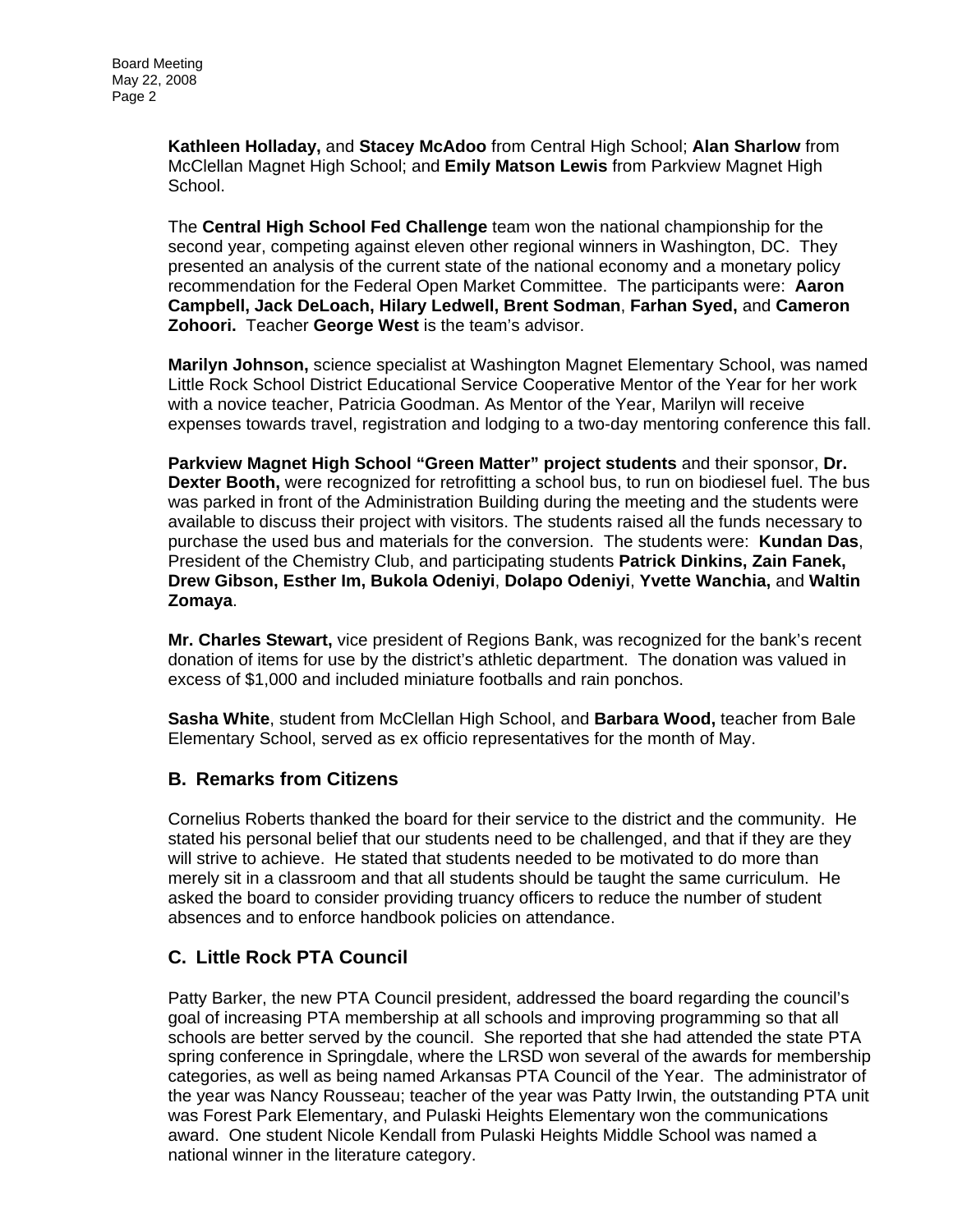# **D. Little Rock Classroom Teachers Association**

Cathy Kohler addressed the board and quoted Ghandi; "we should be the change we want to see in the world." She thanked Dr. Watson and stated that this has been a positive year in the development of a new partnership between the district and the teachers.

Ms. Kohler reported that her son would be graduating from Central next week, and she thanked all of the teachers and principals who worked with her children over the years in the LRSD. She encouraged attendance at the ACC graduation and commended Ms. Norman & the teachers at the ACC who work with students, like her son, who attend the ACC in order to achieve the number of credits needed to graduate with their class. She asked the board to continue to support and embrace the alternative education programs.

# **IV. REPORTS AND COMMUNICATIONS:**

## **A. Remarks from Board Members**

Dr. Mitchell thanked everyone for their prayers and expressions of support during her recent illness.

## **B. Legal Update**

Mr. Heller reported that mediation was unsuccessful in settling employee grievances for Angela Munns, Cassandra Norman, James Washington, and Stephanie Walker-Hines. He reported that a discovery dispute had been resolved by Judge Moody and that depositions would be taken by the end of next week. Mr. Heller reported that he would set time to speak individually with board members to discuss the terms of the negotiations.

Mr. Heller also reported that a recent class action lawsuit filed by Michelle Bonds on behalf of all employees negatively affected by the 2005 reorganization had not been officially served on the district board members or the administration. He reported that it had been filed in court, but since the district had not been served no response was due at this time.

In the appeal of the desegregation settlement, Mr. Heller reported that it had been two months since oral arguments before the Eighth Circuit Court in St. Louis, and that a decision was expected any day now.

# **C. PRE Quarterly Update**

Dr. DeJarnette responded to questions regarding the evaluation of *Target Teach* and how this and other program evaluations will impact the formulation of next year's budget. Dr. Watson responded to questions, and stated that it was possible that federal funds could be used to continue *Target Teach*.

Sadie Mitchell responded to questions regarding summer school and reported that 694 students were currently enrolled. Efforts to maintain a low student / teacher ratio at Geyer Springs, Romine, Brady & Washington summer sites will provide intensive learning opportunities for students. Additional summer programs will be held for students at Wakefield, Watson, Chicot, Bale, and Mabelvale. Professional development will be provided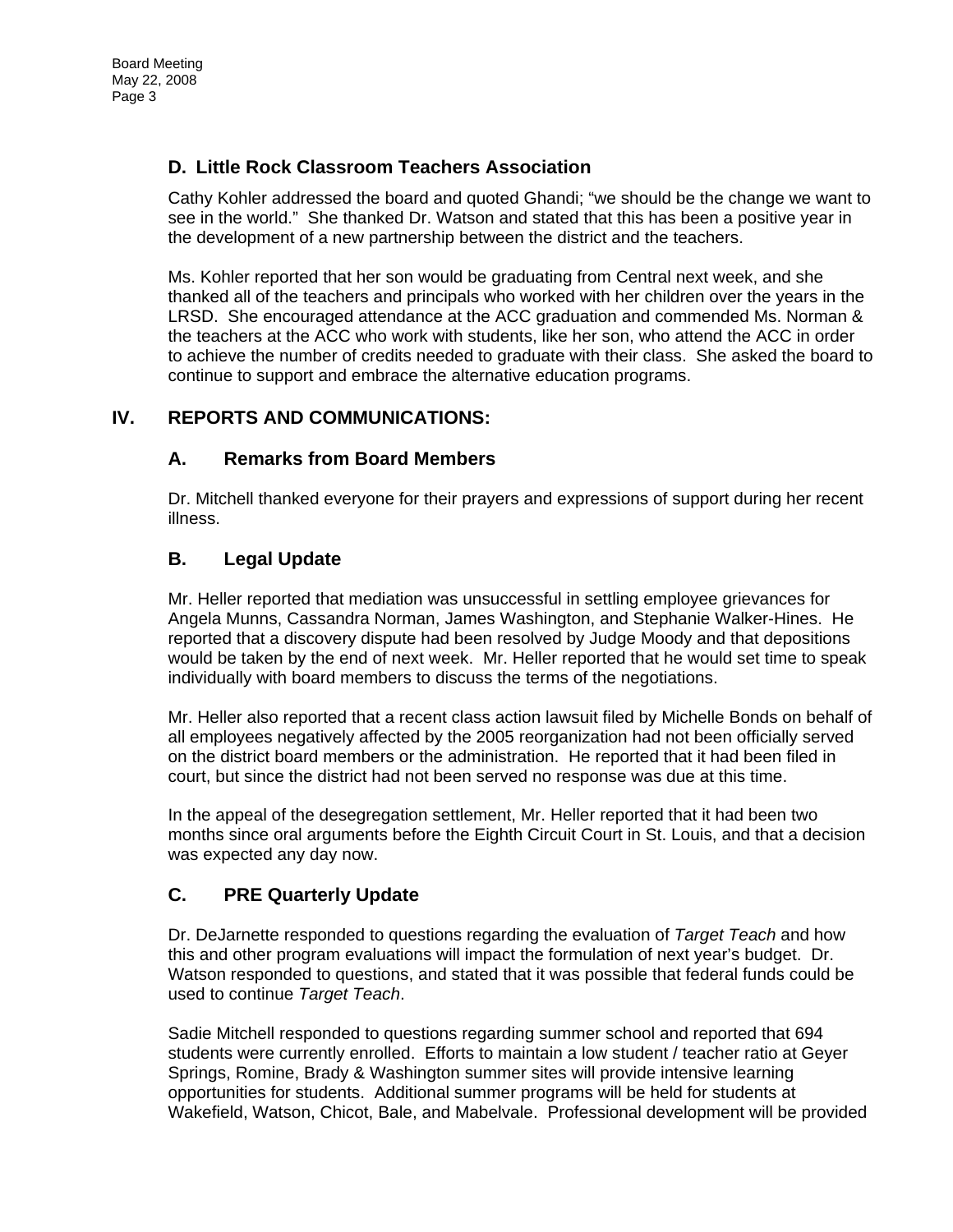for the summer teachers prior to the first day of summer school. Middle level summer school will be held at Mann; Mabelvale and Cloverdale Middle Schools received state funding for intensive summer remediation and support for their students. High schools will provide credit recovery summer programs with seniors attending the ACC program at Metro for any credits needed for graduation.

# **D. Budget Update**

No report.

## **E. Internal Auditors Report**

Mr. Becker's monthly update was printed in the board's agenda. It was noted that approximately 2,500 computers had been recycled and distributed or prepared for distribution to students through the *Computers for Kids* program.

## **F. Discussion: Request for State Audit**

Mr. Armstrong reported that he had requested a discussion among board members regarding a request for a state audit of the district's finances. He reported that he had learned that a state official would have to request the audit by the state and that he would continue to seek assistance in that arena.

# **V. APPROVAL OF ROUTINE MATTERS**

### **A. Minutes**

Minutes from the board meeting held on April 24, 2008, were presented for the board's review and approval. Ms. Fox made a motion to approve the minutes as submitted. Dr. Daugherty seconded the motion. Mr. Kurrus requested an amendment to the minutes to clarify his statement regarding the district's offer to purchase land in west Little Rock from Rocket Properties. That amendment will be incorporated into the final minutes for the meeting; the minutes as corrected were **approved unanimously**.

# **VI. BOARD POLICY AND REGULATIONS REVIEW**

# **A. Second Reading Board Policy Revision – CFD: Campus Leadership**

Board Policy CFD Campus Leadership describes the process of site-based decision making and the frameworks for parental involvement in the school administration. The campus leadership teams are charged with assisting in developing and evaluating campus goals and objectives through planning, budgeting, curriculum development, staff development and staffing needs to support the District's commitment to the sustained improvement of schools. The superintendent recommended a revision to the policy to ensure that the district is fulfilling its responsibility to schools identified for school improvement under No Child Left Behind. The revisions were approved on first reading at the April board meeting; the superintendent requested second reading approval.

Mr. Armstrong made a motion to approve the policy revisions on second reading; Dr. Daugherty seconded the motion and it **carried unanimously**.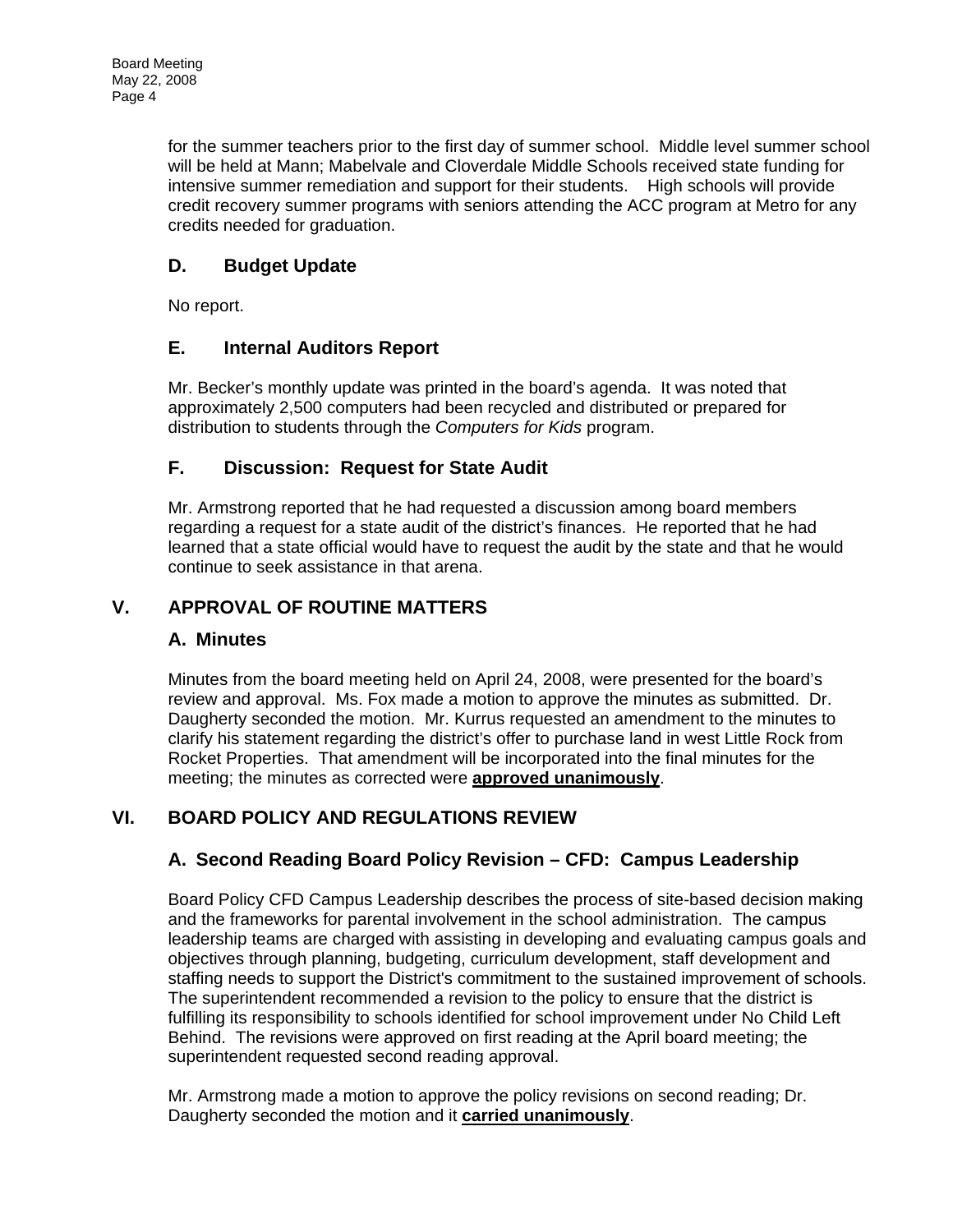### **VII. ADMINISTRATION**

### **A. Recommendations for Organizational Realignment**

The superintendent requested that the organizational recommendations be left as tabled until such time that a board worksession can be scheduled for additional review of the organizational realignment. The board agreed by consensus and suggested a worksession after the June agenda meeting.

## **VIII. EDUCATIONAL SERVICES**

### **A. A T & T High School Success Special Grants Program**

Linda Young, coordinator of grants, responded to questions from the board regarding the A T & T High School Success Grants Program. If funded, this grant will provide additional services to students who participate in the ninth grade Freshman Academy at Central High School. Approximately 100 to 120 students will be selected based on their individual need for academic support services. The grant will provide up to \$100,000 a year and is renewable for four years. Dr. Daugherty made a motion to approve submission of the grant application; Ms. Curry seconded the motion and it **carried 6-1** with Mr. Kurrus voting no.

Ms. Fox requested a status report on grant applications and on grants as they are approved or received.

### **B. Pre-Kindergarten Parent Handbook Revisions**

Revisions to the Pre-K parent handbook were presented for the board's review and approval. The revised handbook incorporates information for serving three-year-olds who will begin attending at Chicot and Washington. Dr. Daugherty made a motion to approve the handbook as presented; Mr. Kurrus seconded the motion and it **carried unanimously**.

### **IX. STUDENT SERVICES**

#### **A. Student Handbook Revisions**

Proposed revisions to the Student Handbook for 2008-2009 were presented in draft format. Dr. Daugherty moved to approve the revisions to the handbook as submitted; the motion died for lack of second.

Board members questioned some of the revisions and asked Dr. Watson to provide additional information. Mr. Berkley made a motion to table; Ms. Fox seconded the motion and it **carried unanimously**. Dr. Watson asked the board to consider convening a special meeting at the agenda meeting to approve the handbook revisions so that the handbook can be printed prior to the start of school in August 2008.

### **X. HUMAN RESOURCES**

### **A. Personnel Changes**

Routine personnel changes were printed in the board's agenda. Mr. Kurrus made a motion to approve the personnel items as submitted. Ms. Curry seconded the motion and it **carried unanimously**.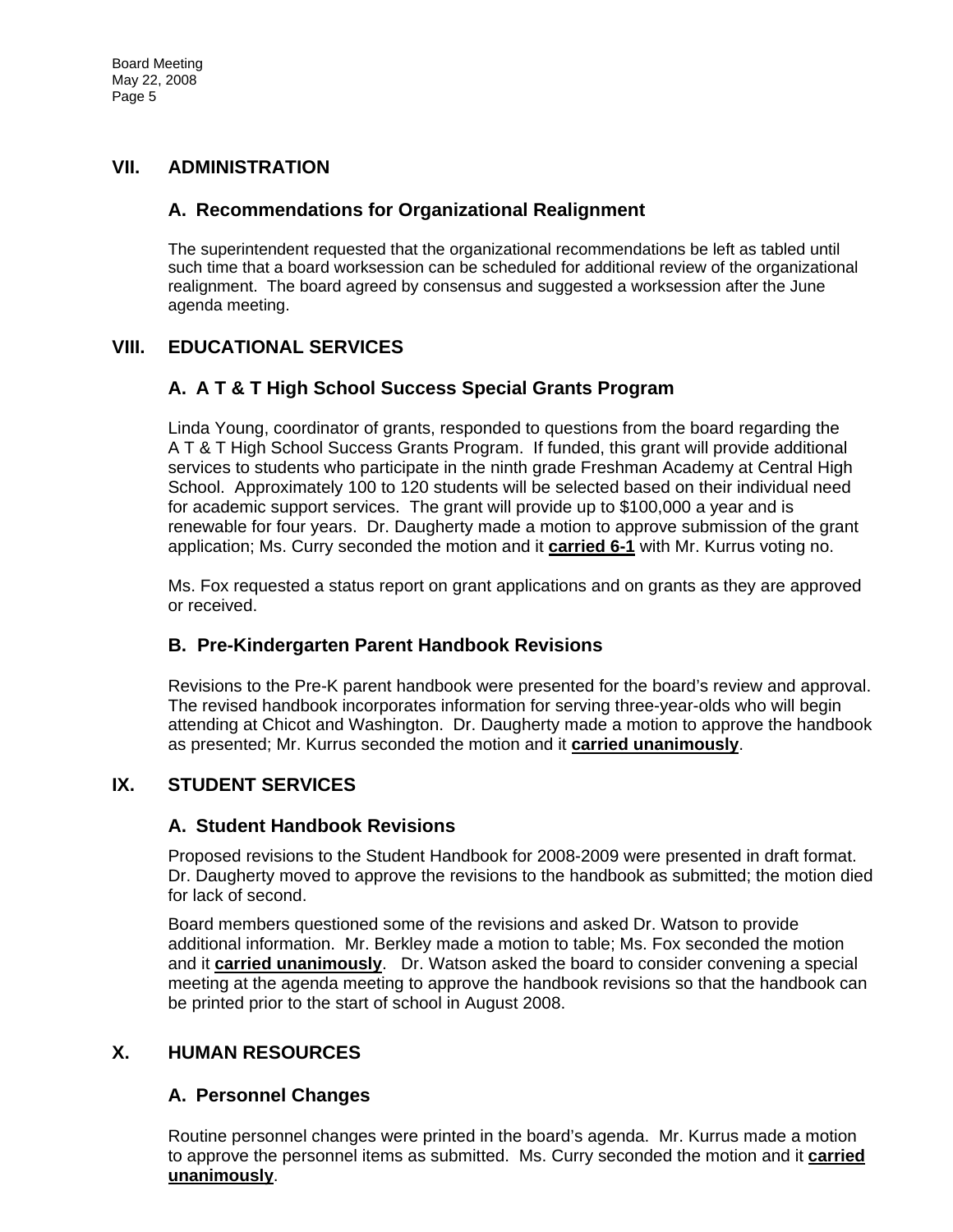The board requested separate motions to approve additional personnel items presented. Dr. Watson recommended the appointment of Mr. Freddie Fields as the Special Assistant to the Superintendent / Sr. Director of Student Services. The job description posted in the agenda was incorrect; a corrected posting was provided indicating the position as a Grade 81 on the administrators' salary schedule.

Mr. Kurrus stated that he would support the recommendation, but he expressed concern about making additional administrative appointments prior to approval of the reorganization and budget for the 2008-2009 school year.

Dr. Daugherty made a motion to approve the appointment of Mr. Fields; Mr. Armstrong seconded the motion and it **carried 6-0-1**, with Ms. Fox abstaining.

Ms. Rhonda Hall was recommended by the administration for appointment as the principal at Hall High School. Ms. Fox made a motion to approve the recommendation; Ms. Curry seconded the motion and it **carried unanimously**.

The recommendations for two additional summer school administrators were provided in the board's agenda. They were Robin Baylark and Keith McGee, assistant principals for middle level summer school. Dr. Daugherty made a motion to approve the recommendations; Ms. Fox seconded the motion, and it **carried unanimously**.

Mr. Armstrong made a motion to reorder the agenda to move the consideration of the superintendent's contract to the end of the meeting. Ms. Curry seconded the motion and it **carried unanimously**.

### **B. Contract – Superintendent of Schools**

Board members had received a draft contract from Mike Moore, attorney with the Friday firm. Mr. Moore was present to respond to questions from the board. Ms. Fox made a motion to convene an executive session for the discussion of personnel matters. Mr. Armstrong seconded the motion and it **carried unanimously**.

The board returned from executive session and reported no action was taken. Mr. Armstrong made a motion to approve the contract as presented with the exception of the deletion of a portion that included a bonus. Ms. Curry seconded the motion.

Mr. Berkley spoke in opposition to the three-year contract, saying that he would have supported a one-year contract. He expressed concerns regarding the hiring process, stating that it was flawed and that others might have come forward to apply for the position if there an been an open application and interview process. Because of the manner in which the board went about appointing Dr. Watson, Mr. Berkley stated that there was no way of knowing who else might have applied.

Dr. Daugherty spoke in support of the contract, stating that Dr. Watson was uniquely qualified for the position by her past experience in the district. Mr. Armstrong and Ms. Curry expressed similar support.

Mr. Kurrus stated that he would support the contract and would support Dr. Watson, but that he was concerned about the challenges that would be facing the district over the next three years.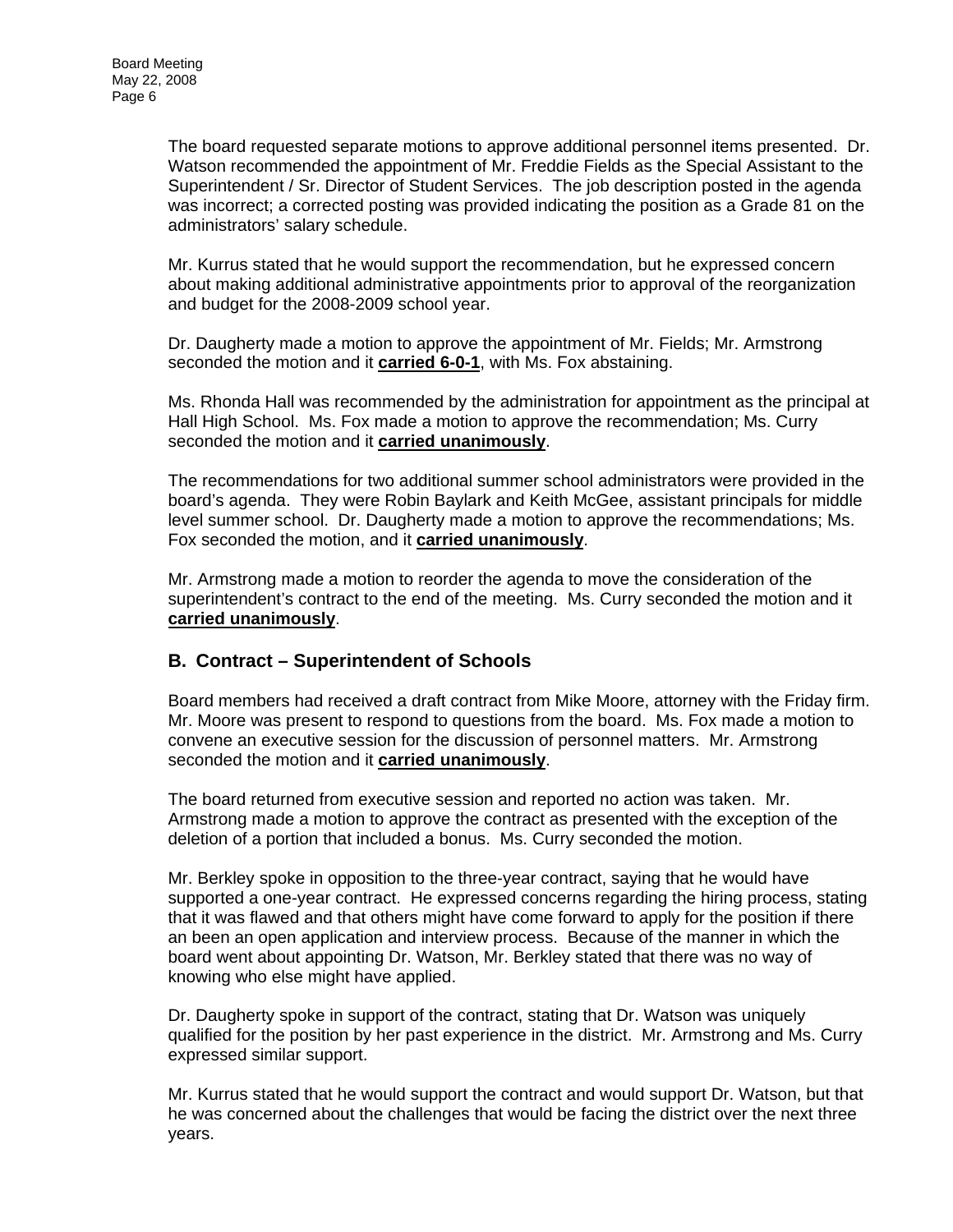The motion to approve the amended three-year contract for superintendent of schools **carried 6-1** with Mr. Berkley casting the no vote.

## **XI. FINANCE & SUPPORT SERVICES**

### **A. Monthly Financial Reports**

The financial reports for the month of April 2008 were provided as part of the board's agenda. No action was required.

Ms. Ring responded to questions from the board regarding the financial reports and cash flow projections. The board requested an update on budget at the next worksession.

### **B. Donations of Property**

The Board was asked to approve the acceptance of recent donations to schools and departments within the District. The donations are listed in the following chart. Student ex officio, Sasha White, read the items listed in the Board's agenda. Ms. Fox made a motion to accept the donated items, Dr. Daugherty seconded the motion and it **carried unanimously**.

| <b>SCHOOL/DEPARTMENT</b>        | <b>ITEM</b>                                                                                  | <b>DONOR</b>                                   |
|---------------------------------|----------------------------------------------------------------------------------------------|------------------------------------------------|
| <b>Bale Elementary</b>          | \$1,000 cash for the KABOOM<br>playground project                                            | UALR / Children's International                |
| J. A. Fair Magnet               | \$200 cash to the baseball program                                                           | Shriners of Arkansas, Everett D.<br>Rowland    |
| Forest Heights Middle School    | \$500 cash to the CBI class for student<br>materials for portfolio development<br>(February) | Gregg and Cathie Mueller                       |
|                                 | \$500 cash to the CBI class for student<br>materials for portfolio development<br>(March)    | Gregg and Cathie Mueller                       |
| Geyer Springs Elementary        | \$100 cash for student incentives during<br>the Benchmark tests                              | Gever Springs PTA                              |
|                                 | \$50 cash for student incentives during<br>the Benchmark tests                               | Carmeshia Dickerson, PTA<br>president          |
| Gibbs Magnet Elementary         | \$45,000 to be used for playground<br>improvements                                           | Gibbs Magnet PTA                               |
| M. L. King Magnet Elementary    | Computer desk and credenza valued at<br>\$1,500 for the parent center                        | Ms. Torrey Robinson                            |
| <b>Woodruff Elementary</b>      | \$200 cash for incentives and materials<br>for faculty and staff members                     | DaySprings Behavioral Health<br>Services of AR |
| <b>LRSD Athletic Department</b> | Ponchos, pom-poms, and plastic<br>footballs, valued at approximately<br>\$1,300              | Charles Stewart, Regions Bank                  |

**DONATIONS**